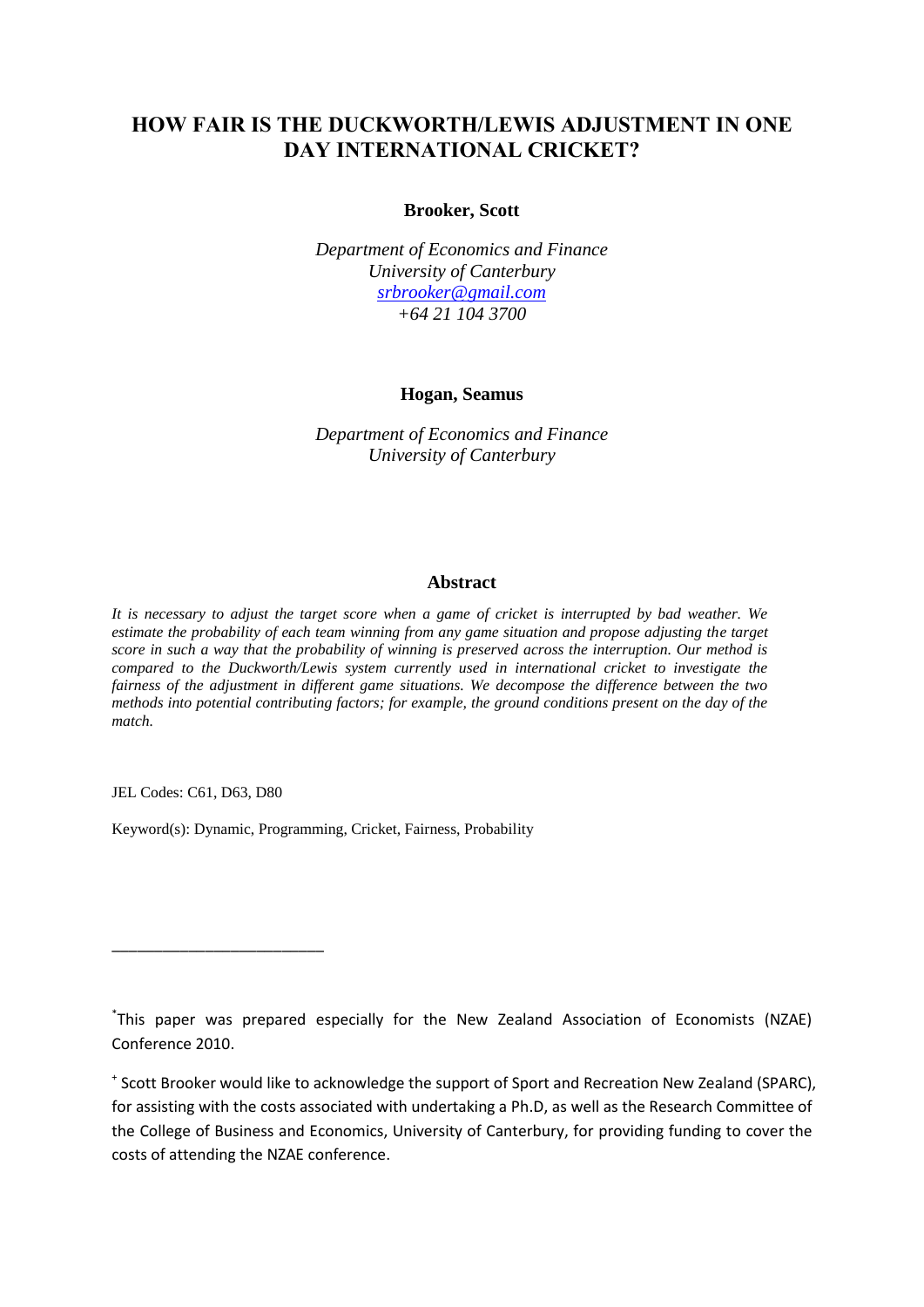### 1 Introduction

**.** 

A full-length game of One Day International (ODI) cricket consists of each team sequentially batting for an innings of 300 balls, divided into 50 "overs" of six balls each. However, it is generally considered unreasonable by cricket officials to play during poor weather and/or ground surface conditions. Rain before or during the game can cause the length of the game to be reduced or even abandoned altogether. This causes no significant problem if there is simply a delay in getting the game underway; in this case the total number of overs is reduced equivalently for both teams. The situation where the match is interrupted in the middle is of far more concern. In this case we need a rule to determine whether and by how much the target for the team batting second should be adjusted due to the interruption. The rule also needs to determine the winner of the match if continued bad weather causes it to be abandoned.

International cricket has employed several target-adjustment mechanisms (known as "rain rules") over the history of ODI cricket and its more recent shorter format, Twenty20 cricket<sup>1</sup>. In this paper we outline a selection of these rain rules, including the incumbent "Duckworth/Lewis method". We propose and develop an alternative method and analyse how well each method predicts actual game outcomes.

<sup>&</sup>lt;sup>1</sup> While a game of One Day International cricket takes around eight hours to complete, a game of Twenty20 cricket takes around three hours.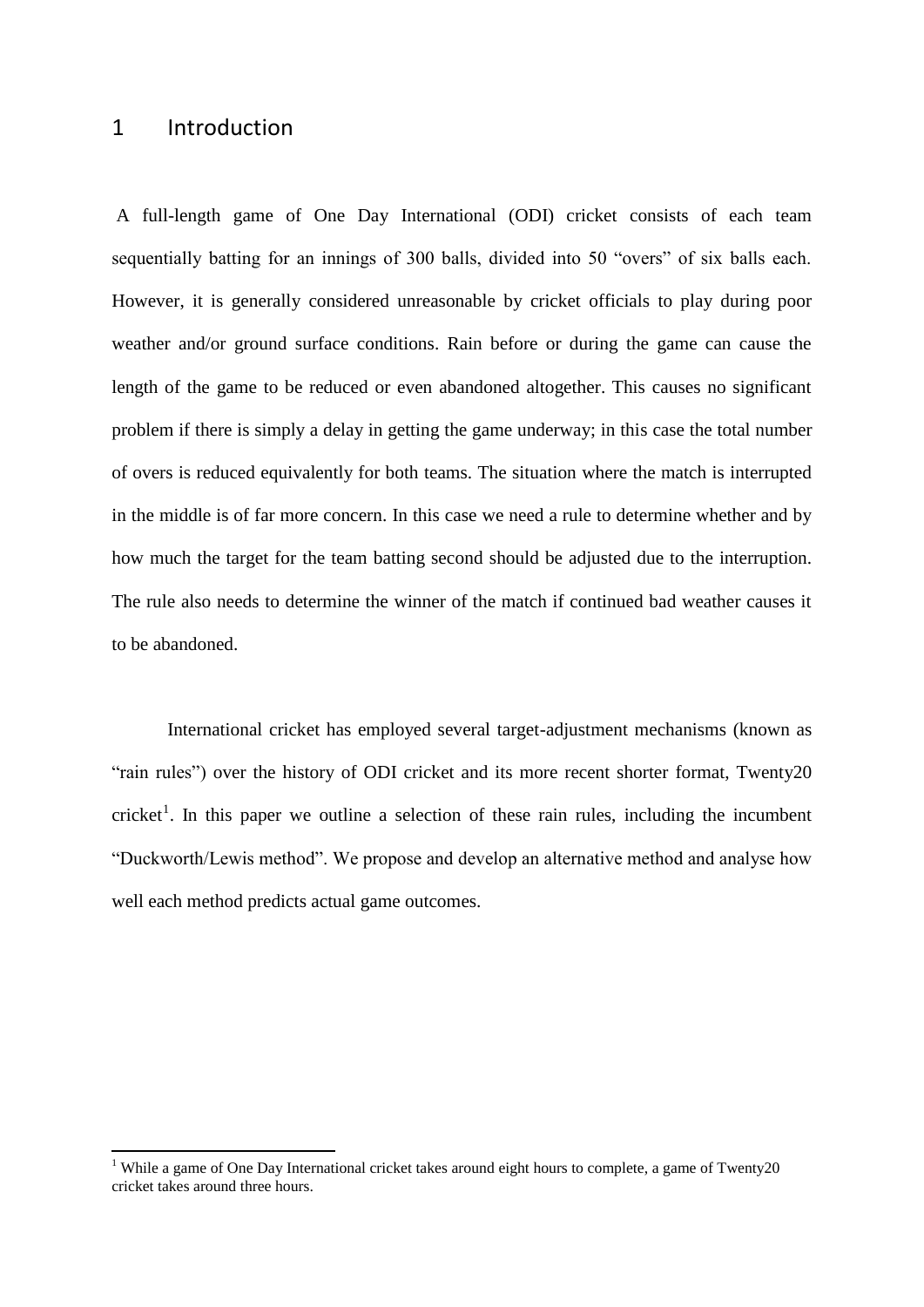## 2 Review of selected target adjustment methods

## 2.1 Pre-Duckworth/Lewis Methods

The early methods of target adjustment in the event of rain were basic to say the least. The Average Run Rate method (ARR) simply asked the team batting second (Team 2) to score at a faster rate than the team batting first (Team 1) over the number of overs that each team had available. Let  $T_{ARR}$  be Team 2's revised target,  $S_1$  be Team 1's score and  $O_1$  and  $O_2$  be the number of overs available to Team 1 and 2, respectively. The revised target score is as follows:

$$
T_{ARR}=\frac{S_1}{O_1}\cdot O_2+1
$$

The Most Productive Overs method (MPO) involved the overs faced by Team 1 being ordered from the smallest number of runs scored to the largest. The reduced number of overs available to Team 2 was accounted for simply by removing Team 1's least productive overs, in terms of run scoring, from the target. That is:

$$
T_{MPO} = \sum_{m=1}^{O_2} P_m + 1
$$

Where  $P_m$  is the runs scored from the  $m<sup>th</sup>$  highest-scoring over in Team 1's innings.

Both the ARR and the MPO methods have substantial limitations. Neither method takes into account the number of wickets lost by a team at the time of an interruption. Additionally, no attention is paid to the timing of an interruption in a team's innings. Losing their last ten overs unexpectedly is clearly going to negatively affect a team's scoring ability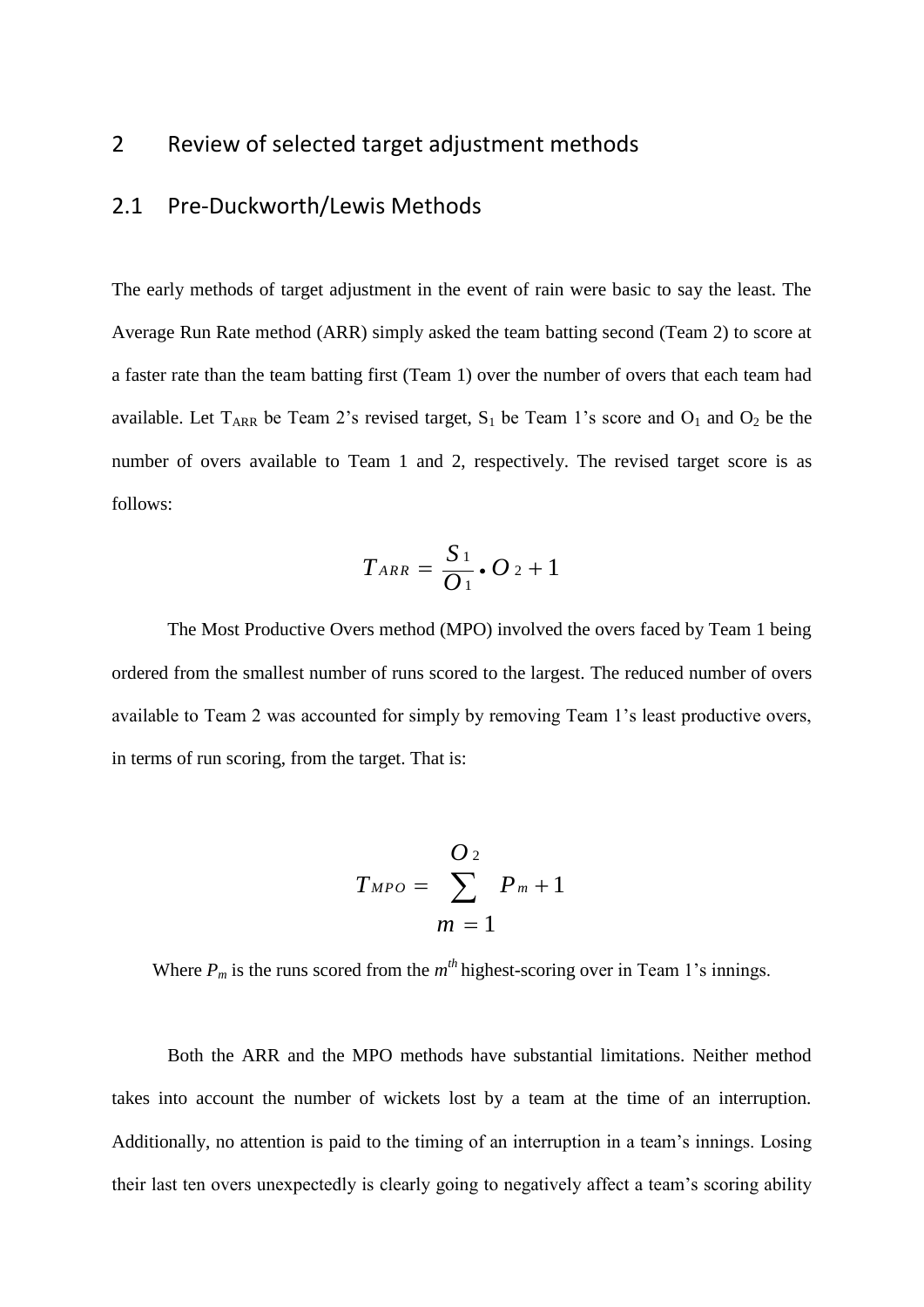far more than losing their first ten overs, where they could plan their entire innings around having 40 overs. In our view the largest drawback of the ARR method is that it is simply more difficult to score at a high run rate when you need to spread your ten wickets over fifty overs than if those wickets need only be spread over a reduced number of overs. Team 2, in a shortened match, can take a higher level of risk and expect to score at a faster rate, due to the reduced possibility of running out of batsmen before the end of their allocation of overs. Team 2 has a substantial advantage under the ARR method. The MPO method clearly advantages Team 1 as it only counts the overs of the first innings where they performed best.

## 2.2 The Duckworth/Lewis Method

 $\overline{\phantom{a}}$ 

Duckworth and Lewis  $(1998)^2$  proposed a method for calculating an appropriate target for the team batting second (Team 2). Weather-affected ODI games have for more than a decade adopted the Duckworth/Lewis method. To outline the basic idea of their method, consider the most common situation where two teams play a full length game. Each team has 100% of the resources (50 overs, ten wickets) of a full length game available to them. Team 2 simply has to beat Team 1's score, without adjustment. Now consider a game where Team 1 has an uninterrupted 50 over innings, but at some point in Team 2's innings it rains and ten overs are lost. Team 2 now only bats for a total of 40 overs. This clearly hurts their chances of beating Team 1's score so an adjustment is needed. The Duckworth/Lewis system makes this adjustment based on the ratio of resources available to Team 2 to the resources available to Team 1. The resources lost depend on the number of overs and wickets remaining at the

<sup>&</sup>lt;sup>2</sup> FC Duckworth and Tony Lewis (1998), "A fair method for resetting the target in interrupted One-Day cricket matches", *The Journal of the Operational Research Society*, Vol. 49, No. 3 (Mar. 1998), pp. 220‐227.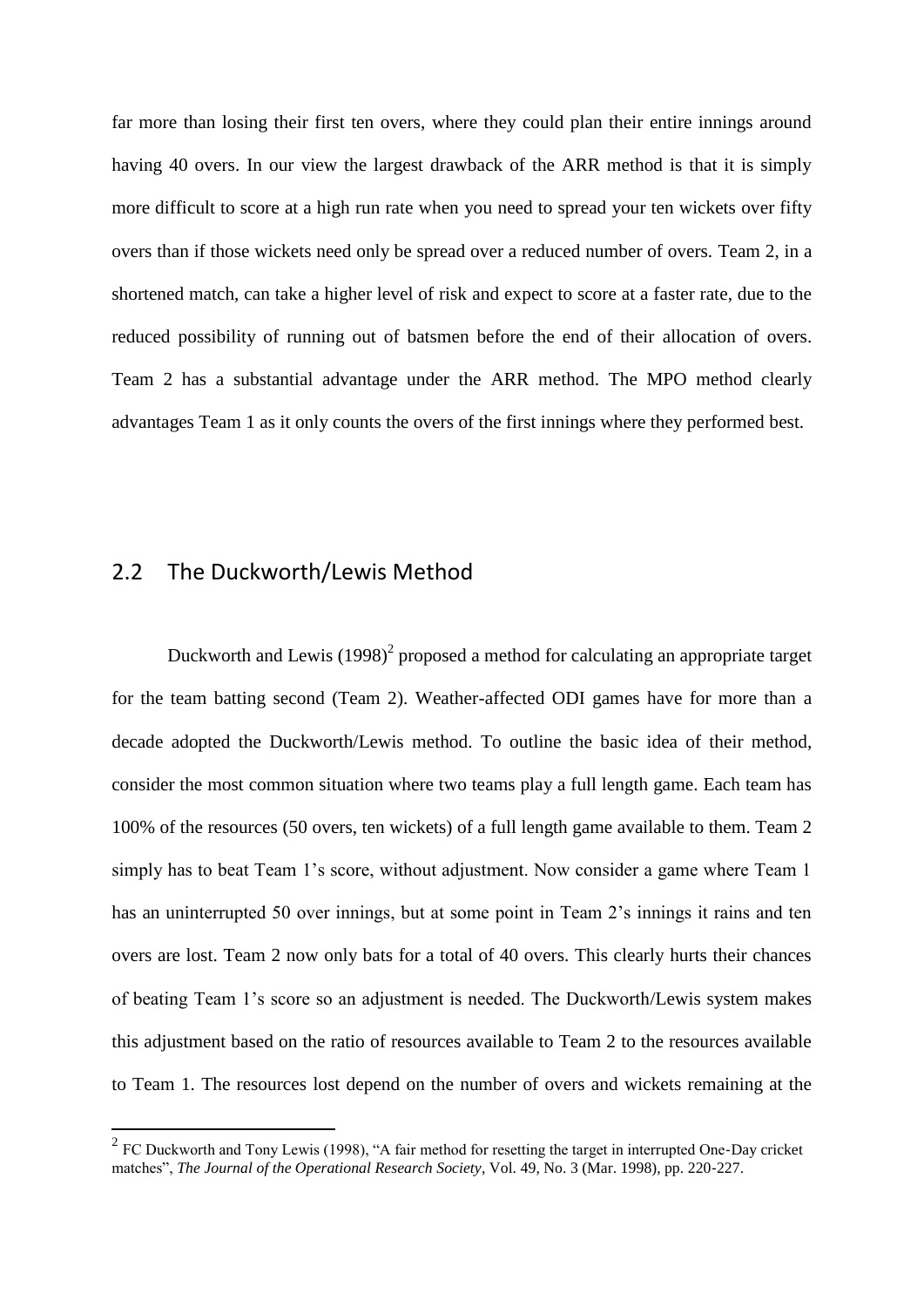time of the interruption as shown in Figure 2.1 below. Defining the resource percentages available to Team 1 and Team 2 as  $R_1$  and  $R_2$ , respectively, the formula for the Duckworth/Lewis target for Team 2 is as follows:

$$
T_{DL}=\frac{R_2}{R_1}\bullet S_1+1
$$

100 90 Wickets\_0 80 Resource % Remaining Wickets\_1 70 -Wickets\_2 60 ·· Wickets\_3 **START** 50 Wickets\_4 40 Wickets\_5 30  $20$ Wickets\_6 10 Wickets\_7  $\bf{0}$ Wickets\_8  $\bf{0}$ 5  $10$ 15 20 25 30 35 40 45 50 Wickets\_9 **Overs Bowled** 

**Figure 2.1: Duckworth/Lewis Resource Percentages**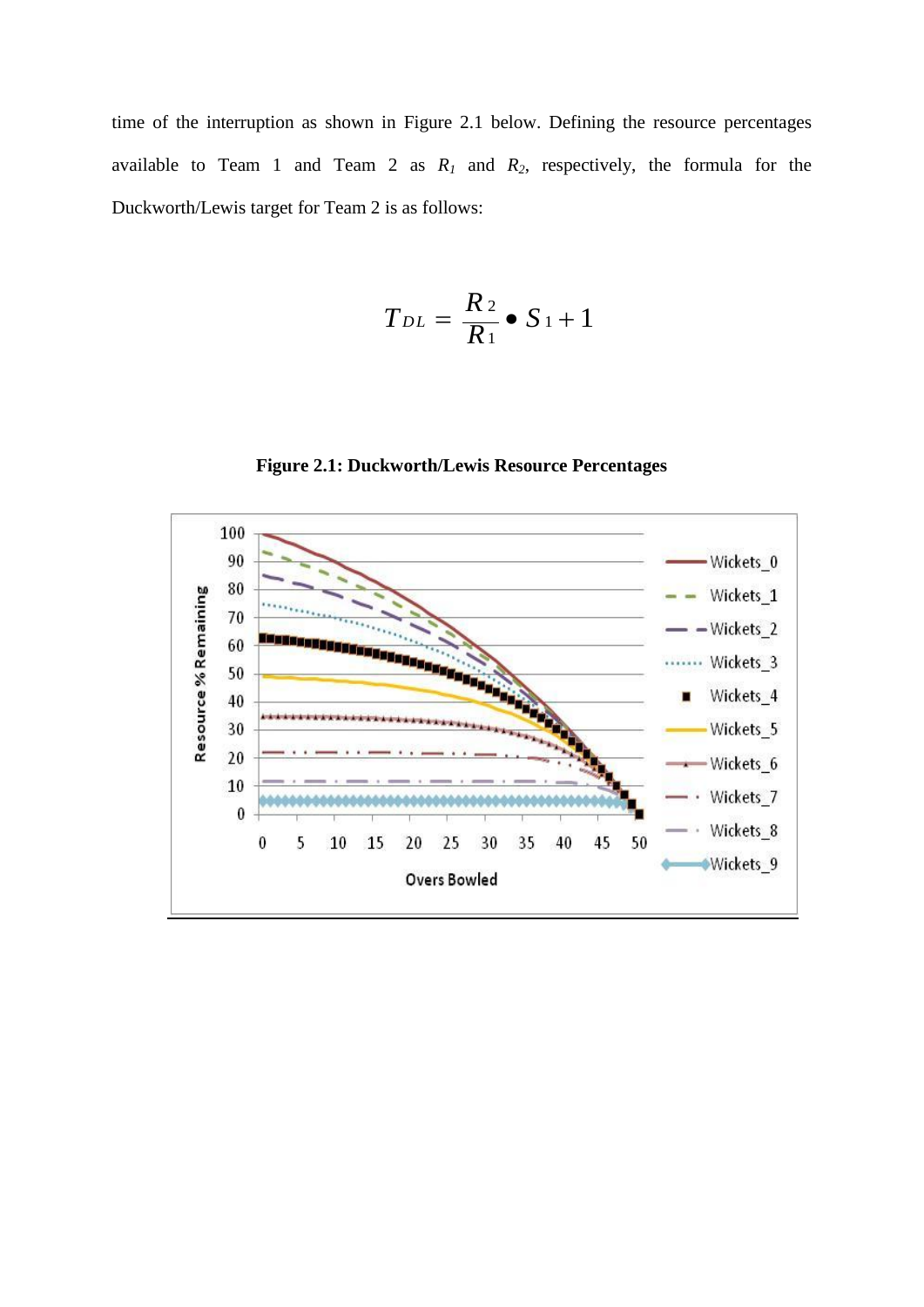# 2.3 Proposed Methods

**.** 

There are several considerations when constructing a rain rule. Firstly, the criterion of fairness must be determined. Duckworth and Lewis use a "resources lost" approach, where teams are compensated for the lost time with an adjustment reflecting the percentage of the target that teams would need to score, on average, from that lost time resource. On the other hand, Preston and Thomas  $(2002)^3$  outline an approach where the probability of winning is preserved across any rain interruption. They calculate these probabilities using a model of actual strategies, as described as Preston and Thomas  $(2000)^4$ . Secondly, there is the choice of estimation method, of which two prominent ideas are direct estimation of scoring patterns from the data and indirect estimation via the calculation of transition probabilities in a dynamic programming framework. Thirdly, the variables to be included in the modelling process need to be determined.

Carter and Guthrie  $(2004)^5$  build on the work of Preston and Thomas (2002), arguing that the Duckworth/Lewis method is unfair in some situations as it does not preserve the probability of winning of each team before and after the break. They discuss an example where Team 2 is playing very well and is obviously well ahead before an interruption and then later in the day further play is possible. In some situations the Duckworth/Lewis method determines that Team 2 is already ahead of their revised target score and therefore is declared the winner without any further play taking place. It must be the case, however, that Team 1

<sup>&</sup>lt;sup>3</sup> Ian Preston and Jonathan Thomas (2002), "Rain rules for limited overs cricket and probabilities of victory", *The Statistician (2002), Part 2, pp. 189-202.*

<sup>4</sup> Ian Preston and Jonathan Thomas (2000), "Batting Strategy in Limited Overs Cricket", *Journal of the Royal Statistical Society, Series D (The Statistician), Vol. 49, No. 1 (2000), pp. 95-106.*

<sup>&</sup>lt;sup>5</sup> Carter M and Guthrie G (2004). "Cricket interruptus: fairness and incentive in limited overs cricket matches", *The Journal of the Operational Research Society*, Vol. 55, No. 8 (Aug. 2004), pp. 822‐829.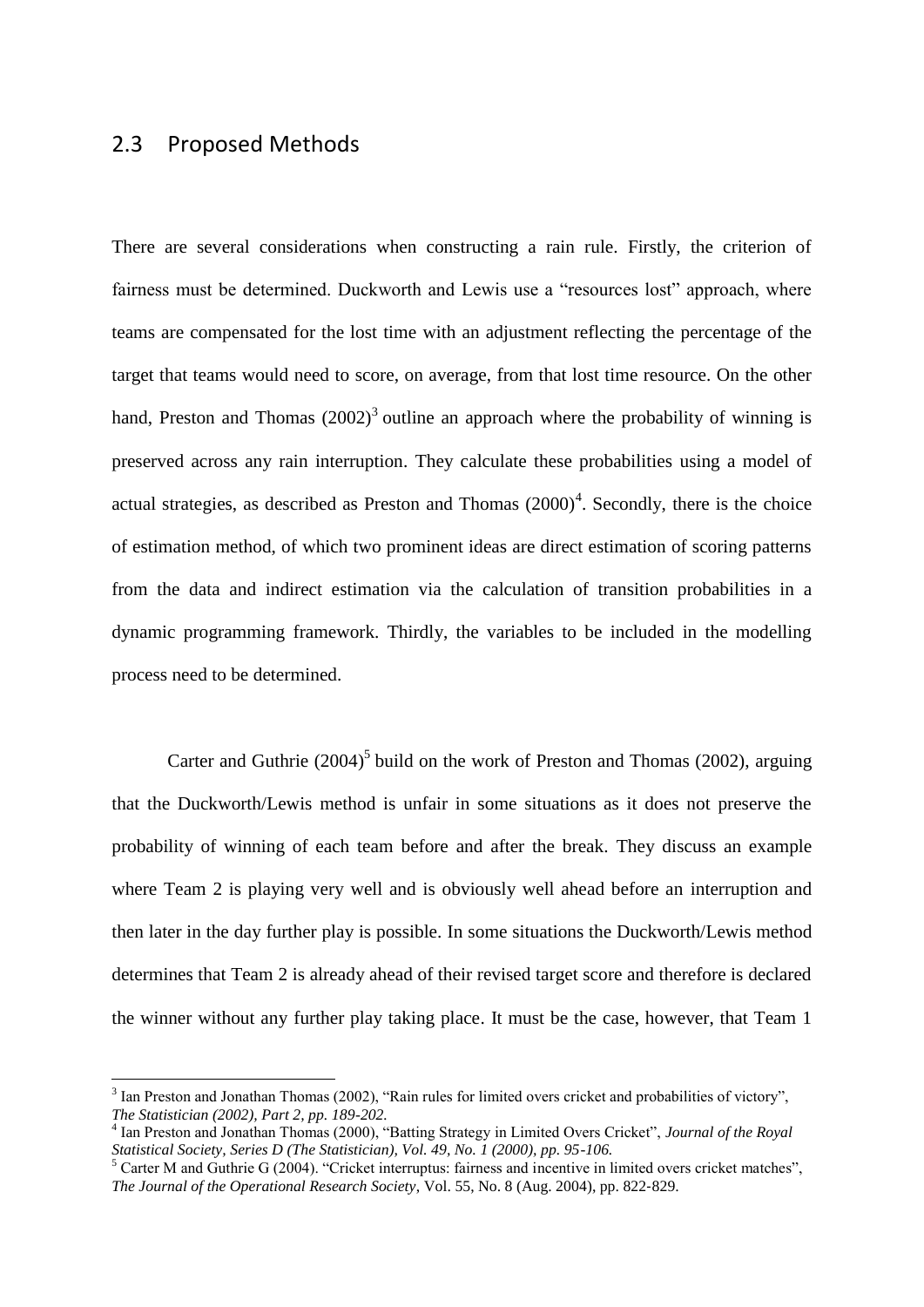had some probability greater than zero of winning this game before the interruption but the adjustment hands them a loss with certainty. Carter and Guthrie use a dynamic programming approach to determining their probability of winning model, using the data from the 1999 World Cup in England.

We agree with the views of Carter and Guthrie on both the fairness of a probabilitypreserving adjustment rule and the dynamic programming approach. In our view, a team should have the same chance of winning after a rain interruption as they did before the rain. We also believe that a dynamic programming approach to the construction of the model is likely to result in a more accurate model, particularly in rare situations where there is little actual match data. Accordingly, we extend the work of Carter and Guthrie by creating a model of the second innings and include two significant additional variables; the run rate required and the ground conditions existing on the day of the match. Our model is created using a substantially larger data set than that used by Carter and Guthrie. Estimating the model using these additional variables and a larger data set is one of two main contributions of this paper. The second contribution involves the testing of different methods by creating artificial interruptions in completed matches and analysing the ability of each method to correctly predict the eventual outcome of the match.

### 3 The Dynamic Programme

Our ball-by-ball data consists of 311 One Day Internationals (ODIs) played between 2001 and 2008. Using this data we build a dynamic programme to estimate  $\pi$ , the probability of Team 2 winning, based on estimating four variables on any particular ball of the second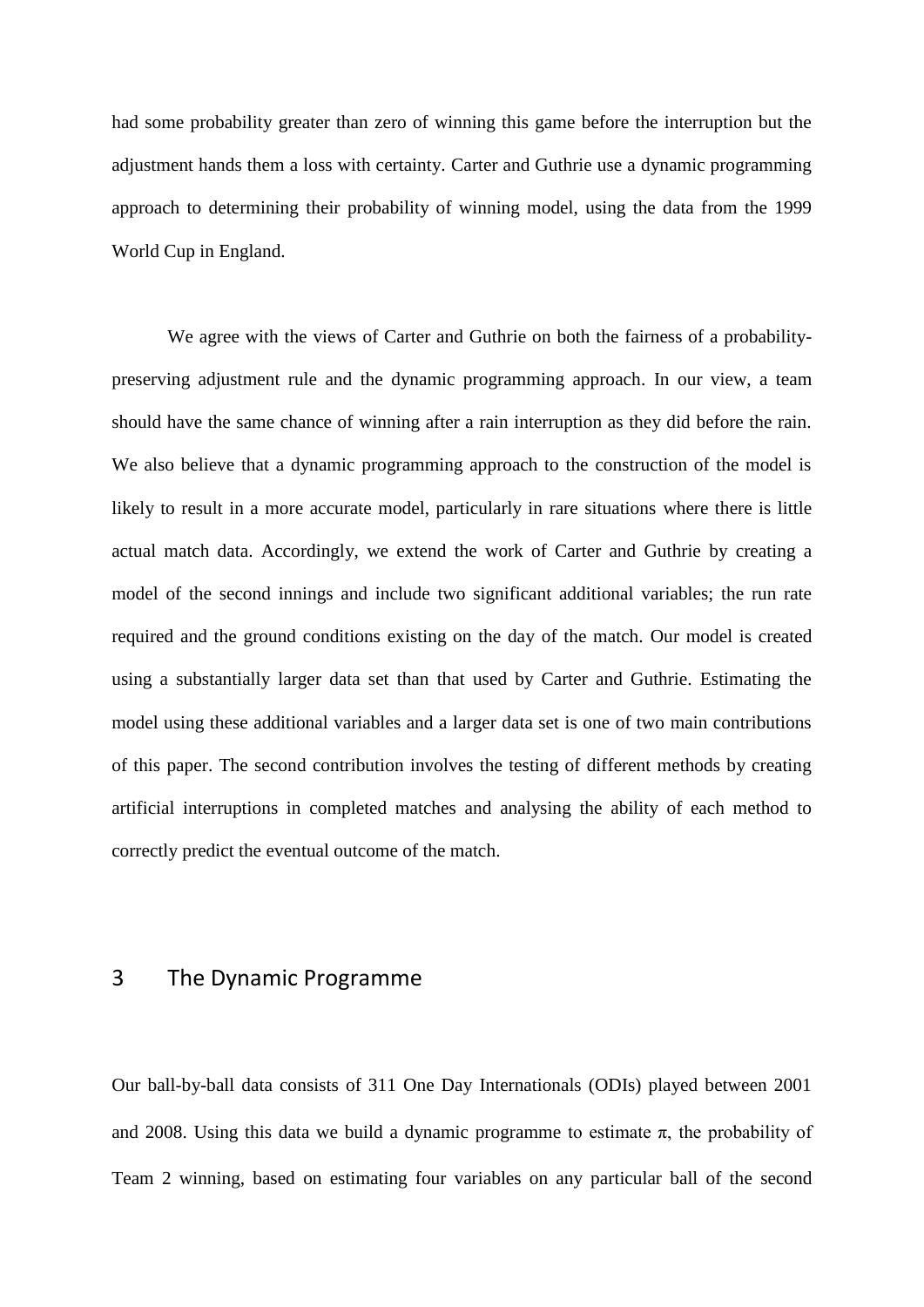innings;  $r_m$ , the probability of scoring *m* runs from a fair delivery;  $\gamma$ , the probability of bowling a wide or no ball;  $\omega_q$ , the probability of scoring q runs from a wide or no ball; and  $\lambda$ , the probability of being dismissed. In our view, there are four important, estimable factors which determine the values of these four variables. These are;

| <i>i, the ball of the innings that is about to be bowled</i>   | $i = [1, , 300]$          |
|----------------------------------------------------------------|---------------------------|
| <i>i, the number of wickets lost by the batting team</i>       | $j = [0,,10]$             |
| k, the run rate required from this point on to win the game    | $k = [0, , \infty]$       |
| c, a variable for the ground conditions on the day of the game | $c = [0, \ldots, \infty]$ |

The ground conditions variable is defined as the average number of runs that the average batting team would score in those conditions against the average bowling team. As one of the goals of this analysis is to investigate the effect that ground conditions have on the nature of the adjusted target, we prepare two models with the slightly simpler model differing from the full model in that it does not include the conditions variable.

Below we present the Bellman equation for the full model. Note that we make the simplifying assumption that batsmen are not dismissed from a wide or no ball. In reality this can occur but extremely rarely.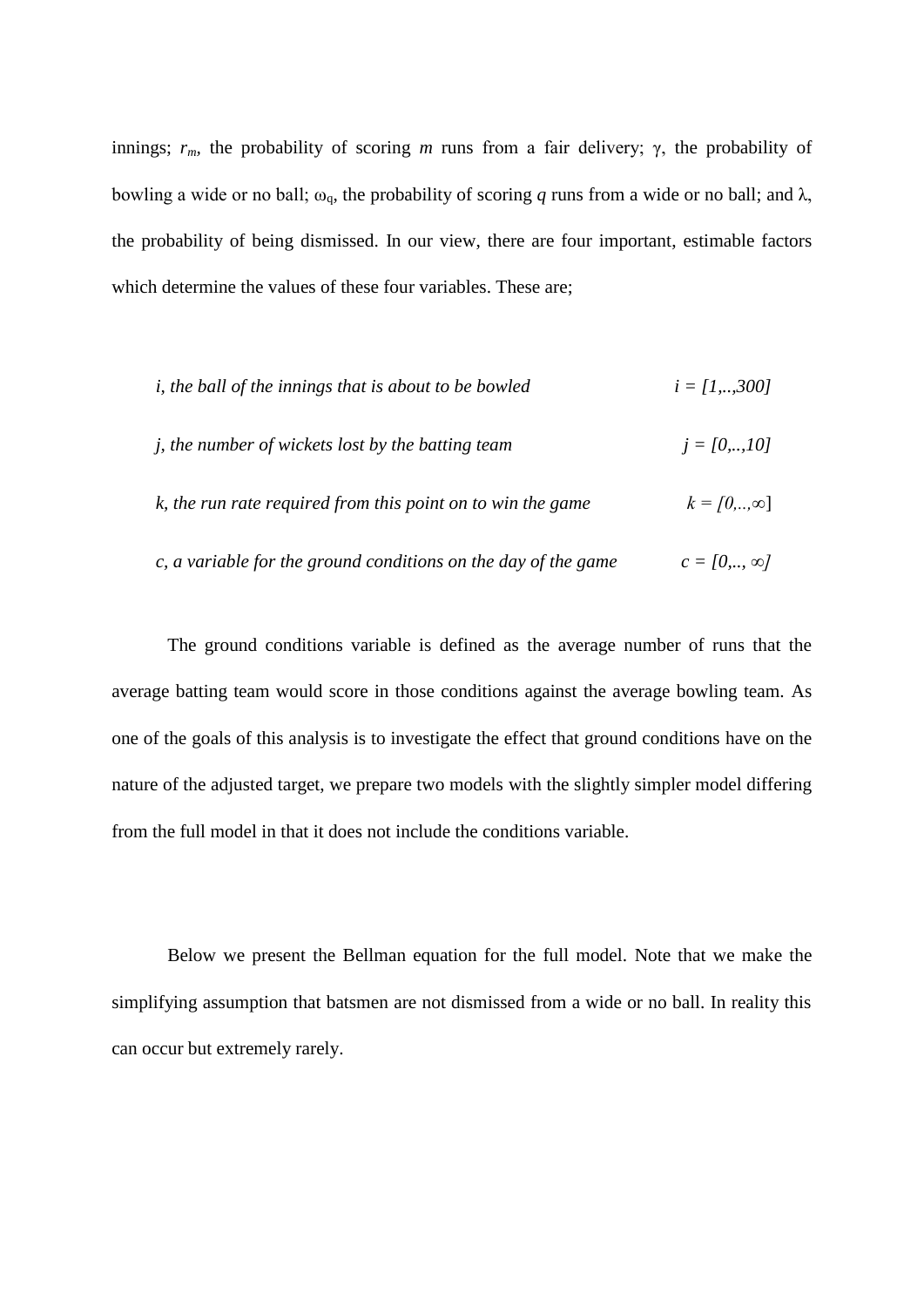$$
\pi(i, j, k, c) = (1 - \gamma)((1 - \lambda) \bullet \sum_{m=0}^{6} r_m \pi(i + 1, j, ((300 - i)k - m) / (300 - (i + 1)), c)
$$

$$
+\lambda \pi (i + 1, j + 1, k, c)) + \gamma \bullet \sum_{q=1}^{7} \omega_q \pi (i, j, ((300 - i)k - q) / (300 - i), c)
$$

We use regression models to estimate values for  $r$ ,  $\gamma$ ,  $\lambda$  and  $\omega$ . The models for *r* and  $\omega$ are ordered Probit models while the models for  $\gamma$  and  $\lambda$  are regular probit models. We create dummy variables for each level of the wicket variable *j* in order to account for any non-linear relationship in this variable. The conditions variable, *c*, is estimated by comparing the difference between the variance of first innings scores and the distribution of scores implied by a Probit model of the probability of Team 2 chasing each score. In this way we are able to use Bayes Theorem to estimate a distribution for *c* which is conditional on the first innings score and the result of the match. Our method for estimating the conditions distribution is fully described in Brooker and Hogan  $(2009)^6$ .

We investigate different models with different interactions of the four variables and select the most appropriate models using a combination of statistical significance of coefficients and cricket knowledge, ensuring that we are not left with models that do not make intuitive sense.

Figure 3.1 shows the probabilities of scoring each number of runs, *r*, under approximately average conditions of 250 and when an average run rate of five runs per over

**.** 

<sup>6</sup>Brooker S and Hogan S (2009). "Inferring the contribution of ground conditions variability", *A paper especially prepared for the New Zealand Association of Economists Conference 2009.*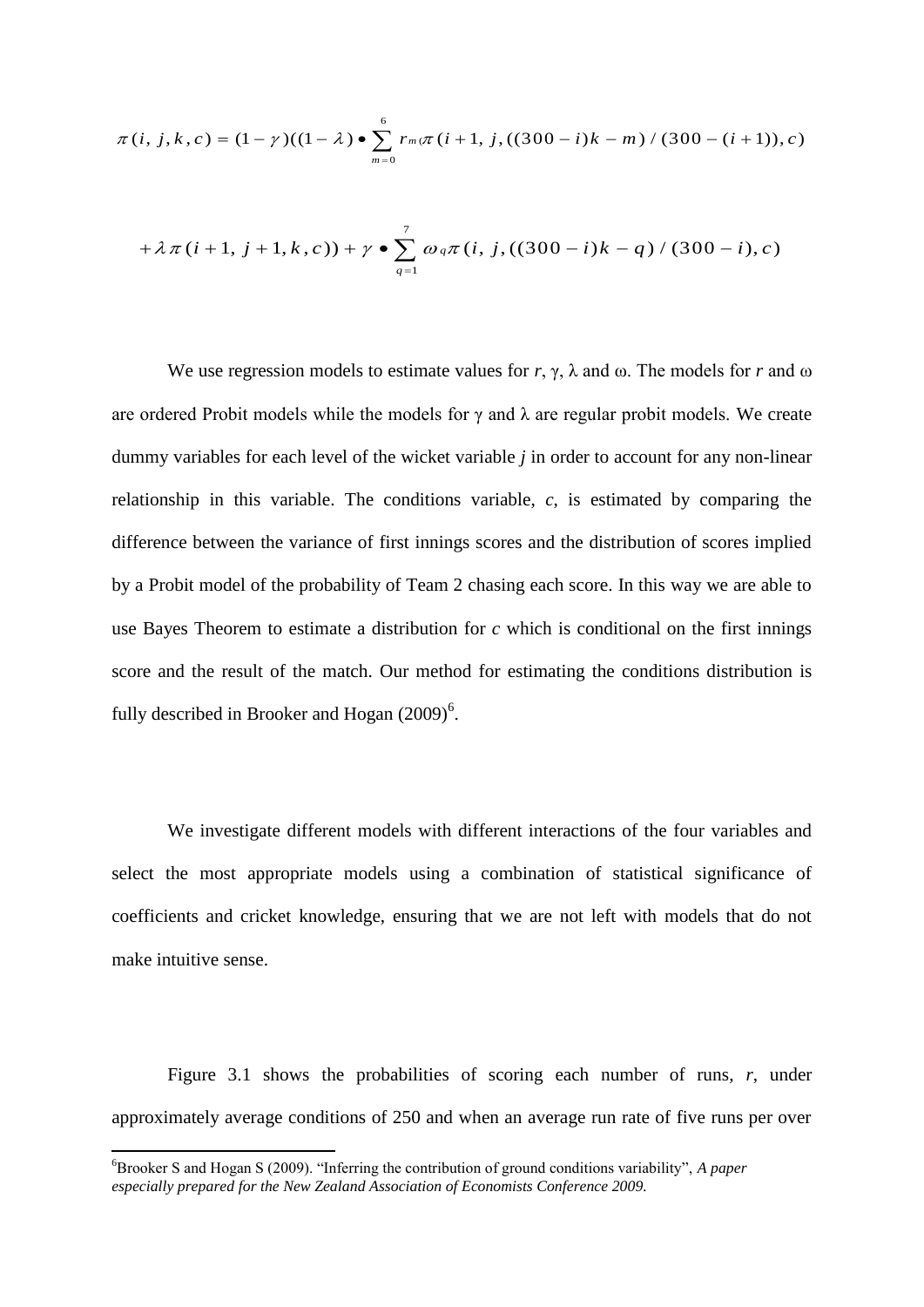are required. The graph shows an increase in scoring rates throughout the innings, although there is a structural break indicating the end of the fielding restrictions overs<sup>7</sup>. When the field goes back there are far fewer dot balls and boundaries and more singles. Figure 3.2 shows the probability of losing a wicket under the same game circumstances. This probability decreases to begin with as the threat of the new ball is seen off and then rises as the batsmen become more aggressive. The shape of these curves are fairly typical results.



**Figure 3.1: r distribution,** *j=2, c=250, k=5/6*

1

 $<sup>7</sup>$  The games in our data set have been played under two different rules relating to the fielding restrictions. For</sup> illustrative purposes we show the more recent rules, under which fielding restrictions almost exclusively lasted for the first 20 overs.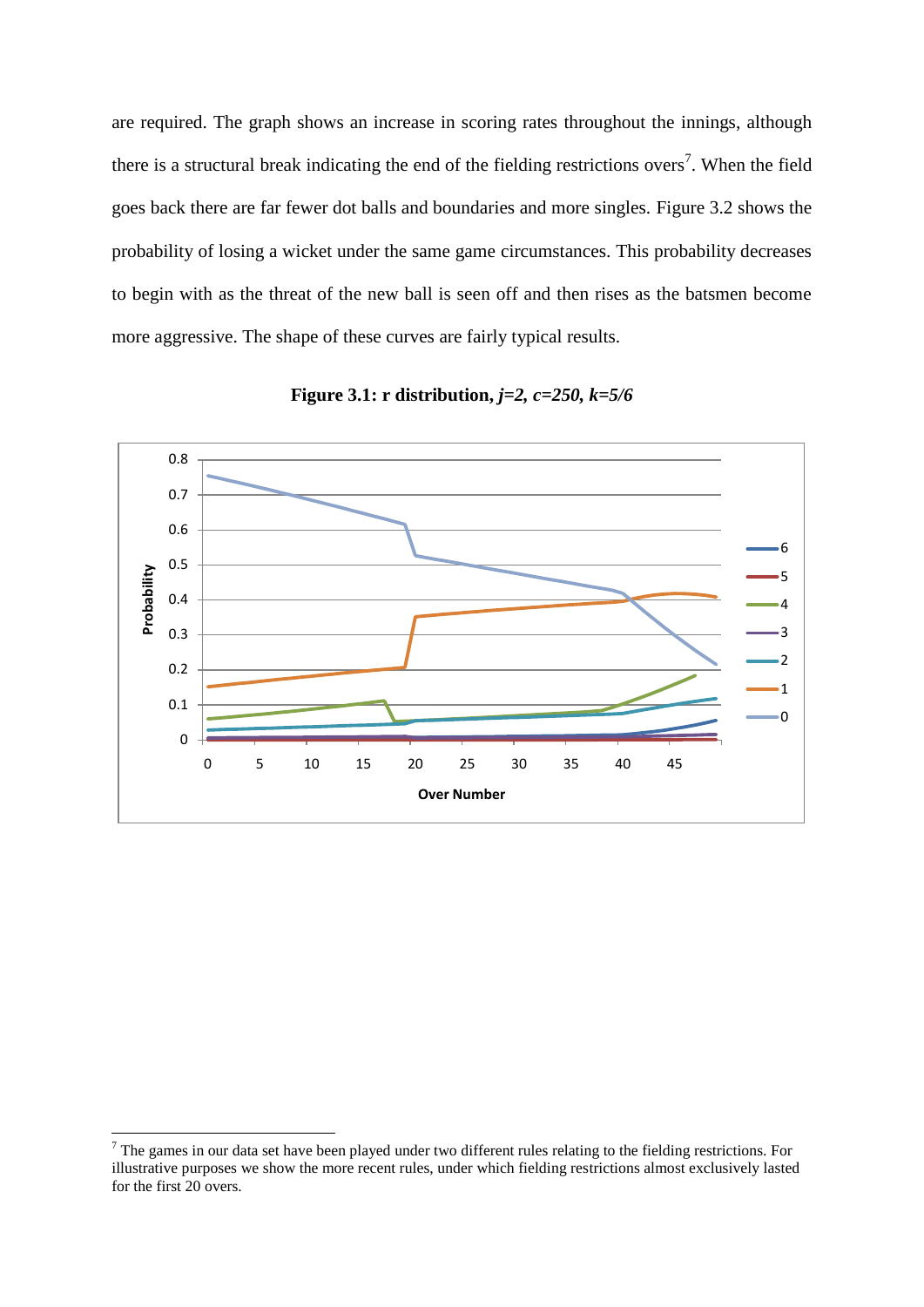**Figure 3.2: λ,** *j=2, c=250, k=5/6*



When calculating the probability of winning it is necessary to know the probability of scoring each number of runs from a given ball; however, from an illustrative point of view it is useful to take expectations to get a value for Expected Runs. We use this to show the effect of changing the values of some of the variables. Figure 3.3 shows a comparison between being two and three wickets down while Figure 3.4 shows a comparison between chasing three runs per over and chasing eight runs per over. Finally, Figure 3.5 shows a comparison between batting in conditions worth 200 and conditions worth 300 runs.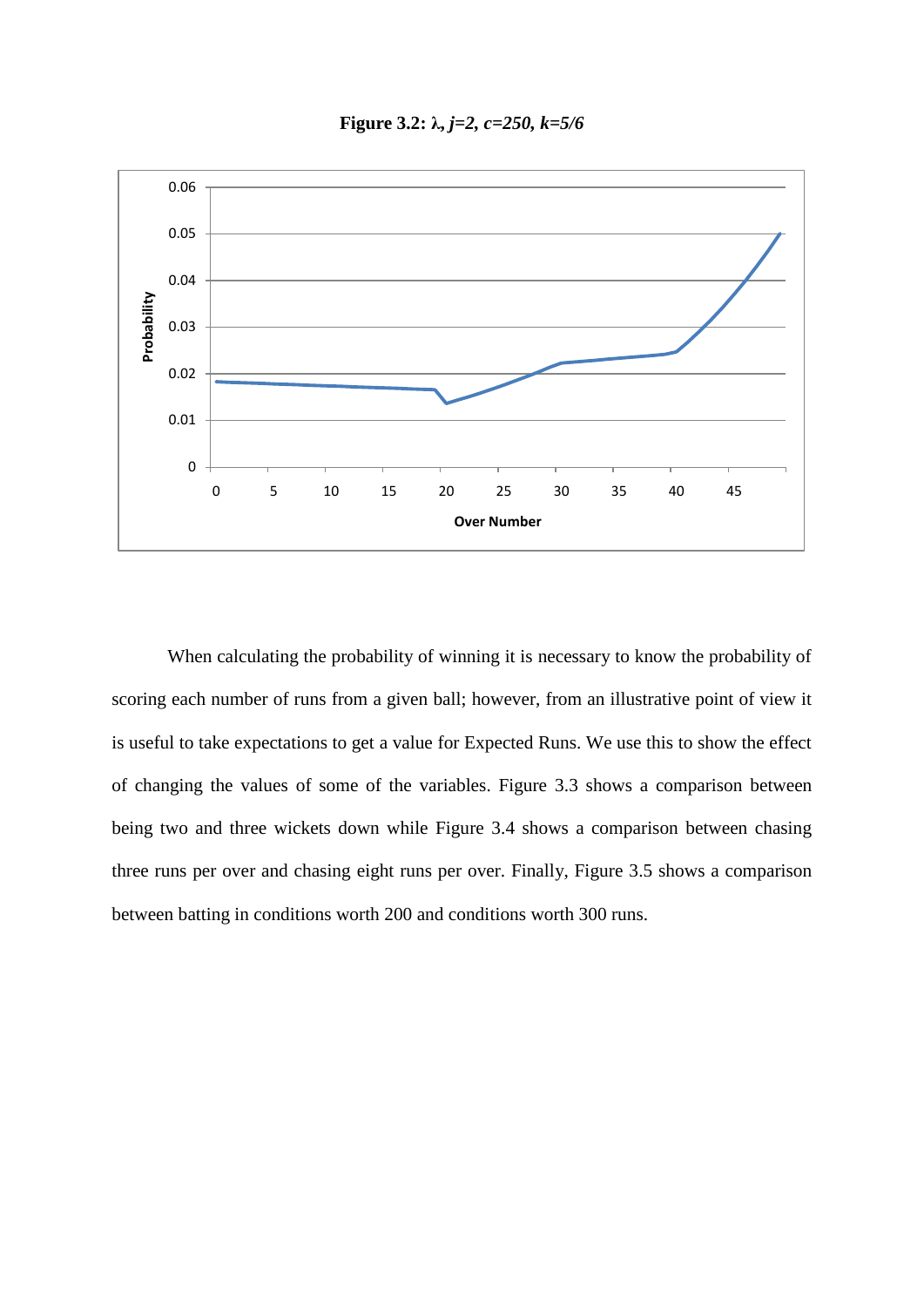

**Figure 3.3: Expected Runs***, c=250, k=5/6*

**Figure 3.4: Expected Runs***, c=250, j=1*

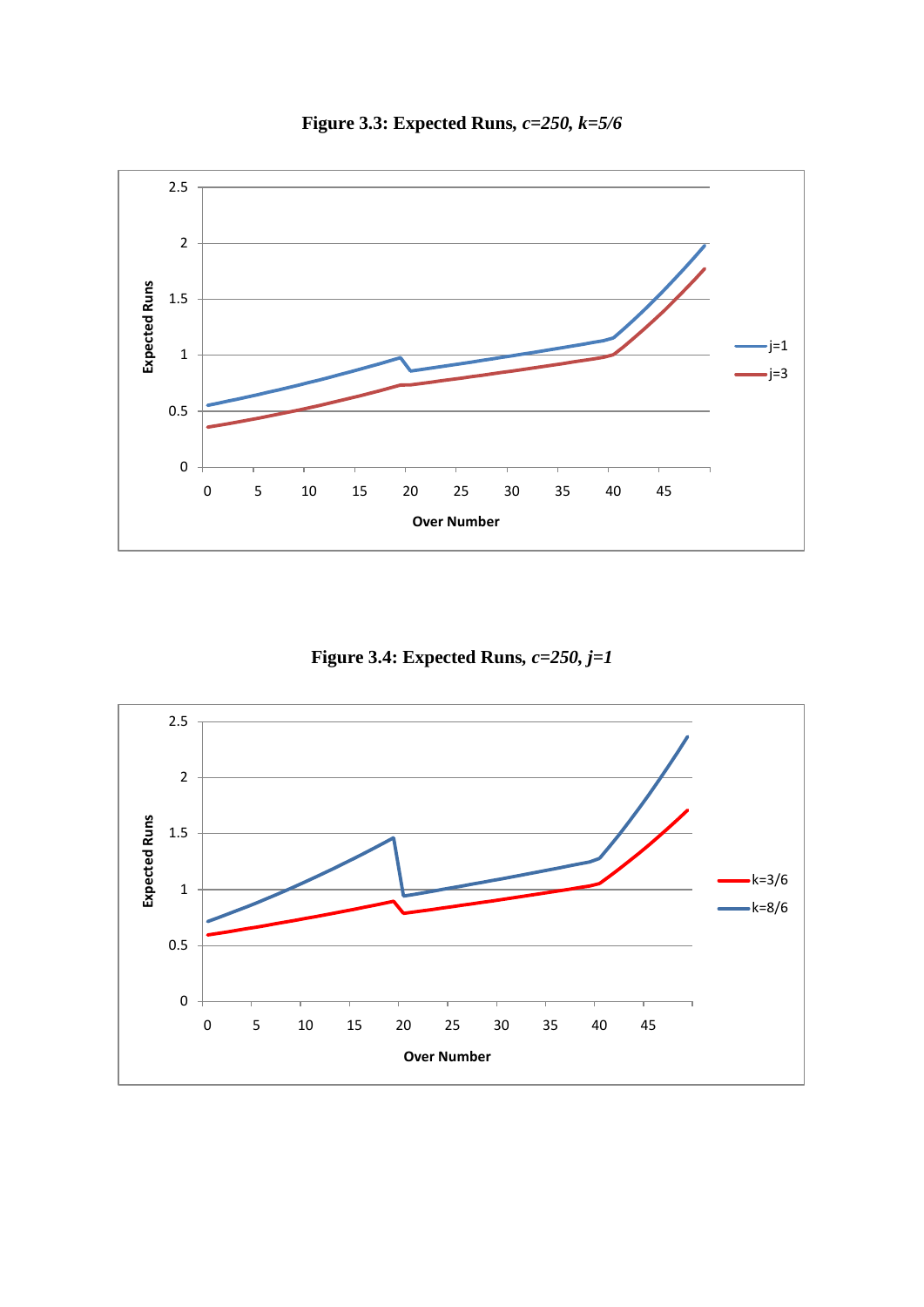

**Figure 3.5: Expected Runs***, k=5/6, j=1*

**Figure 3.6: λ***, k=5/6, j=1*

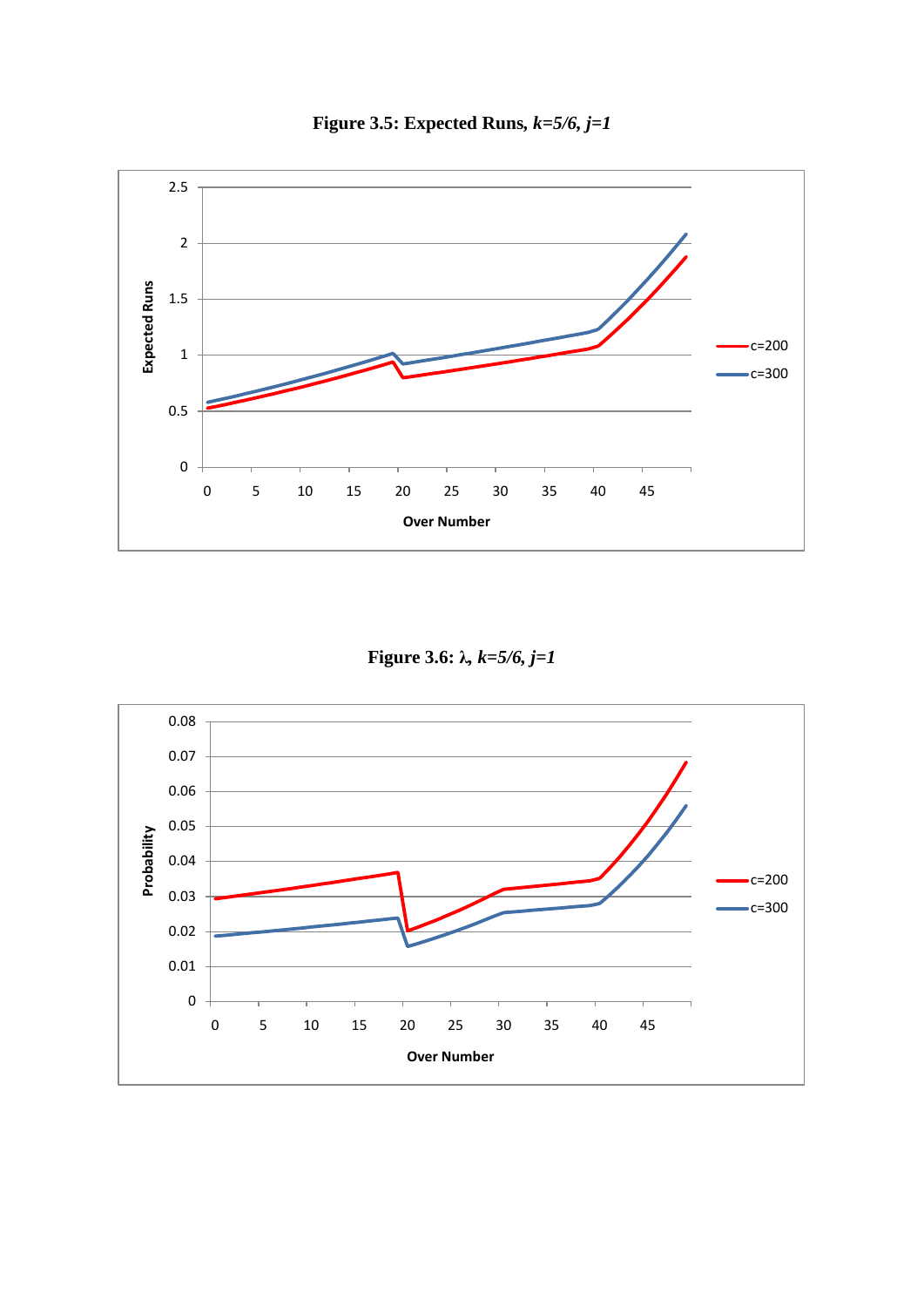Figure 3.6 shows the rather large difference in the probability of getting out when batting in conditions where the average score is expected to be 200 and conditions where the average score is expected to be 300.

After solving the dynamic programme by backward induction we are able to see the probability of winning for Team 2 in any situation that they might find themselves in. In Figure 3.7 we show the relationship between run rate required (k) and probability of winning after 20 overs of the innings, for a team that has lost one wicket and is playing in conditions worth 250 runs. Figure 3.8 shows the difference between the situation described above and the identical situation with three wickets lost, rather than one. Clearly the extra two wickets make a large difference in the probability of winning. Finally, Figure 5.9 shows how the situation in Figure 3.7 would change if conditions were worth 300 runs, rather than 250. As we would expect, Team 2 can now successfully chase higher targets.



**Figure 3.7: π***, i=120, j=1, c=250*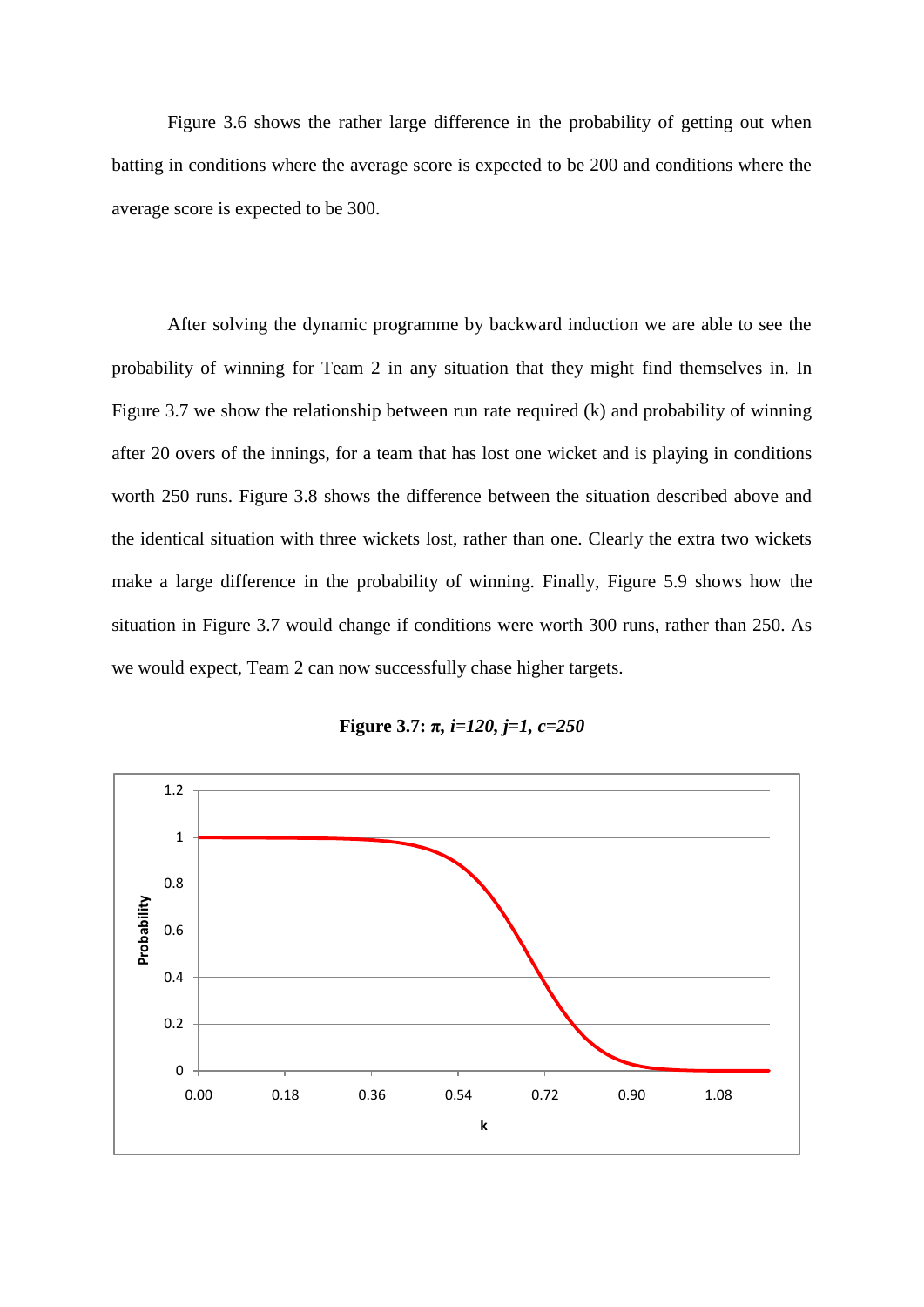**Figure 3.8: π***, i=120, c=250*



**Figure 3.9: π***, i=120, j=1*

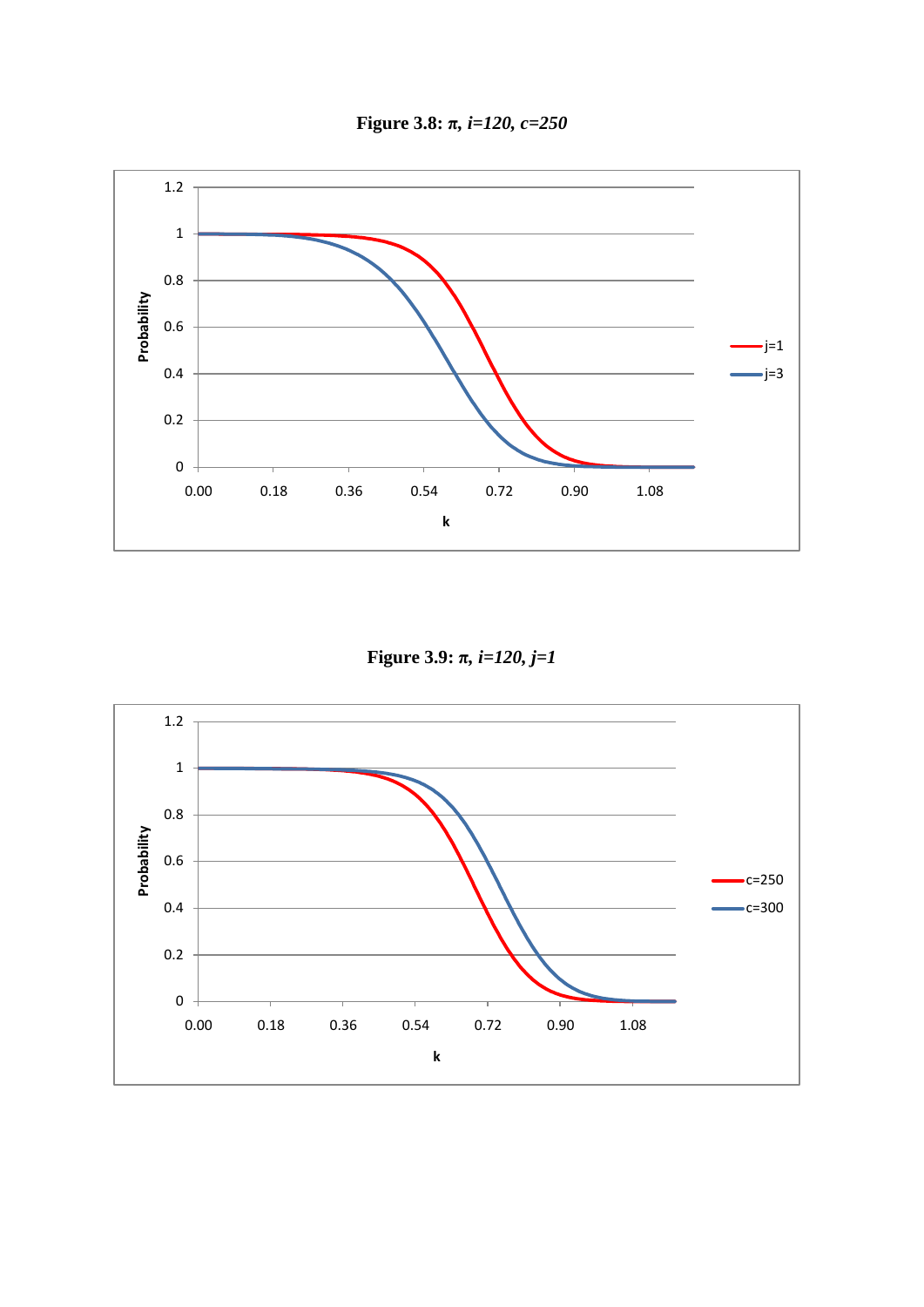#### 4 The Adjustment Method

We operate our adjusted-target rule as follows:

- If the players leave the field, the probability of Team 2 winning is calculated.
- If the players do not return to the field, then Team 2 wins if their probability is greater than 0.5 and loses if their probability is less than 0.5. In the extremely unlikely situation where the probability of winning is exactly equal to 0.5, the game would be declared a tie.
- If the players return to the field, the new target is selected as the target that maintains Team 2's probability of winning at the level it was at before the interruption, rounded off to an integer number of runs.

# 5 Choosing the Best Method

In order to compare the target-adjustment methods, we create artificial interruptions in every game that we have in our data set (a total of 310 games). We create an interruption at the end of every over from the  $20<sup>th</sup>$  over to the  $49<sup>th</sup>$  over. We note that interruptions are possible at any stage of the match; however, for simplicity, we restrict our analysis to interruptions in Team 2's innings that occur at or after the minimum number of balls that allow for a winner to be declared, according to the rules of cricket.

When a game is interrupted by weather, the interruption may be temporary (allowing play later in the game) or permanent (causing the game to be abandoned). The most interesting aspect of any target-adjustment method is the target set in a resumed game;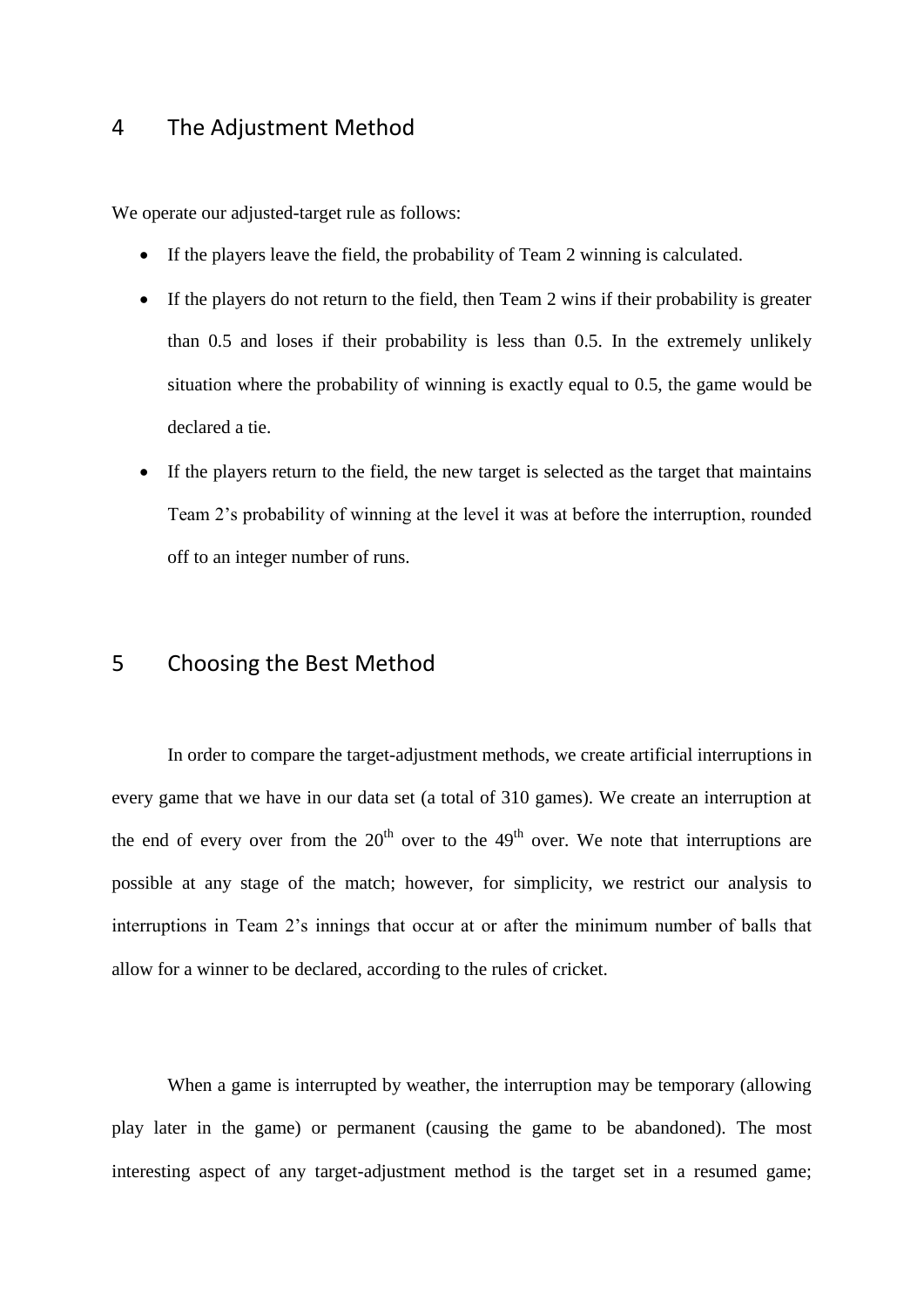however, abandoned games provide us with a convenient way of comparing methods. Using our artificial interruptions, we are able to look at which team would have been awarded the win had the game actually been abandoned at each point and compare this outcome with the true outcome of the game (whether Team 1 won, Team 2 won or the match was a tie). We are then able to calculate the percentage of matches in which each method corrected predicted the winner, for each possible interruption point.

# 5.1 The selected methods for comparison

- $\bullet$  A simple coin toss (CT)
- Average Run Rate method (ARR)
- Duckworth/Lewis method (DL)
- Proposed Brooker/Hogan method, without the variable for conditions (BH)
- Proposed Brooker/Hogan method, with the variable for conditions  $(BH^*)$

Our model without the conditions variable is included for two main reasons. Firstly, we would like to assess the difference that including a measure of conditions makes to the accuracy of the method. Secondly, when considering the actual implementation of our model in a game of cricket, we note that our BH\* model requires the value for conditions to be estimated for the game, adding a complication that may seem undesirable to those involved in the game.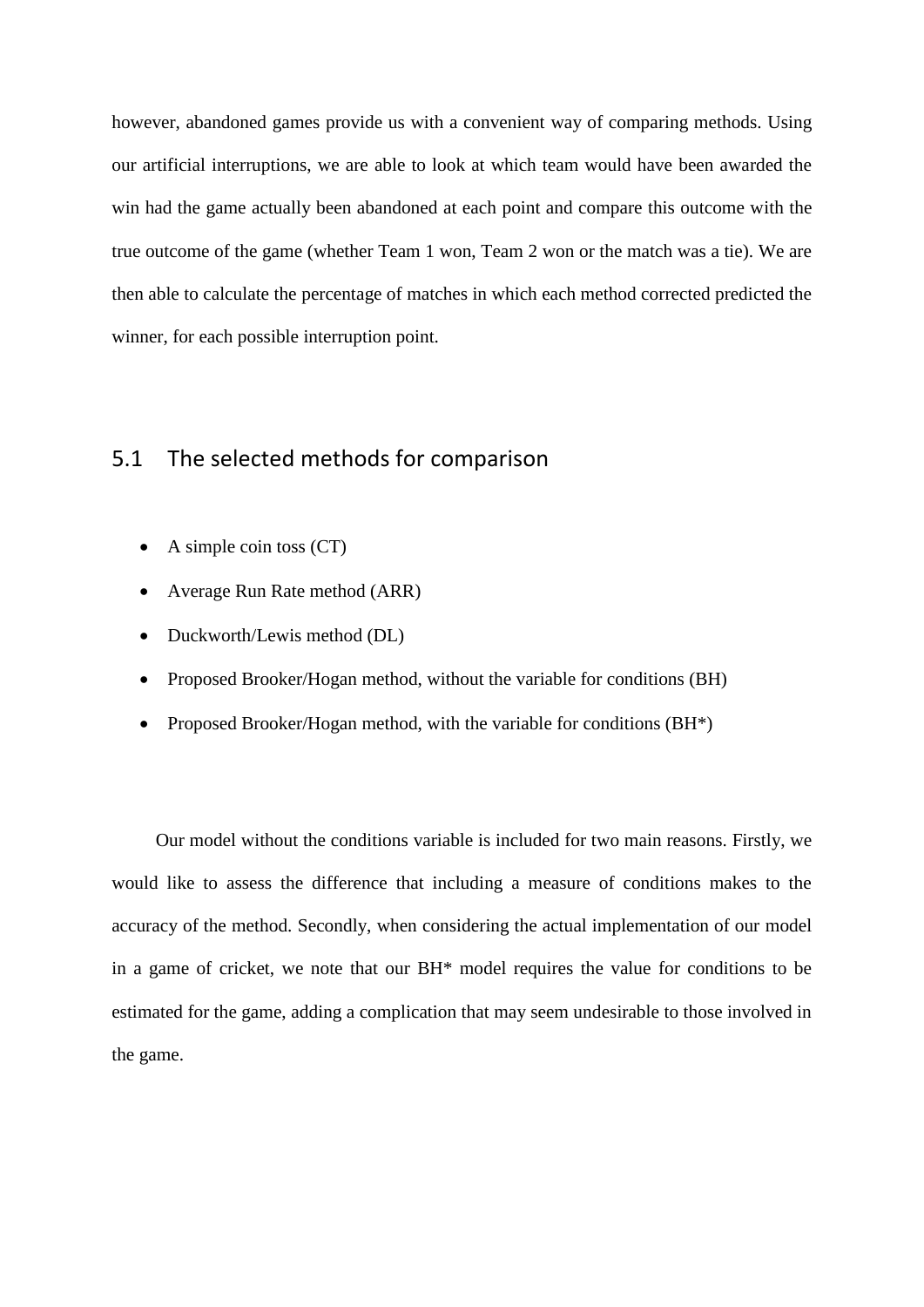We expect that the coin toss method, by definition, will score a correct prediction percentage of approximately 50% in all games that are yet to be decided. We include it to indicate the progress that we make by using any of the other methods, as well as to give a guide to the variability naturally existing in our assessment approach. Note that we consider games with known outcomes at the point of interruption to be a successful prediction for each of the methods. This is to avoid discontinuities as most games reach probabilities very close to zero or one just before the result is decided and including these extreme values before having them disappear from the series completely makes the interpretation of the graphed series more difficult.



**Figure 5.1: Correct Prediction Rates of the five methods**

Figure 5.1 shows the correct prediction rates of each of the five methods. As expected the CT method is very poor, indicating that even the basic ARR method is a significant improvement over simply deciding the game by chance. The DL method is a significant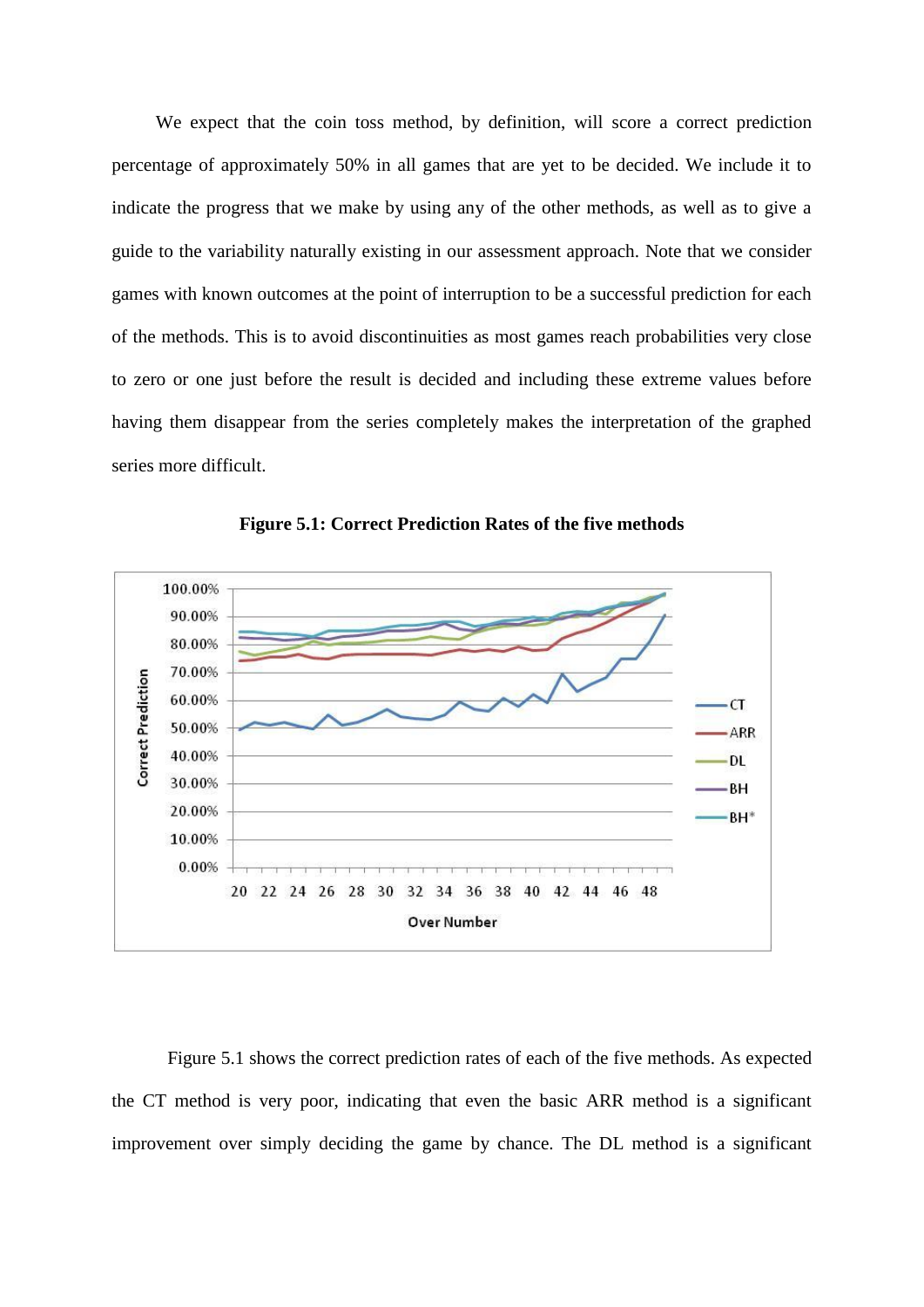improvement over the ARR method throughout the majority of the innings, while the BH method performs better than the DL method, particularly in the earlier stages of the innings. Finally, the BH\* method outperforms the standard BH method, indicating that a variable for conditions is a worthwhile addition in our quest to develop the best possible model.

### 6 A Case Study

**.** 

In this section we look at, arguably, the most disastrous application of a rain rule in One Day International history. We investigate the impact that alternative methods may have had on this match.

The match in question is the 1992 World Cup semi final, played between England and South Africa in Sydney, Australia. The Most Productive Overs (MPO) method was the rain rule in place for this tournament. England batted first, scoring 252/6 from 45 overs before the remainder of their innings was abandoned due to time constraints<sup>8</sup>. South Africa's target score, at the beginning of their innings, was 253 runs from 45 overs as there was no provision in the rules to compensate England for unexpectedly losing five overs at the end of their innings. Both the Duckworth/Lewis (DL) and Brooker/Hogan (BH) methods would have required that South Africa's target be increased at the innings break; however, since this did not happen, we will assume the 253 target for the rest of this analysis as that is the number that South Africa believed they were chasing. This is equivalent to assuming that England knew their innings would be only 45 overs from the outset.

 $8$  Note that it was not raining at the time that England's innings was ended, they simply abandoned it because it took too long, something that would not occur under the current regulations.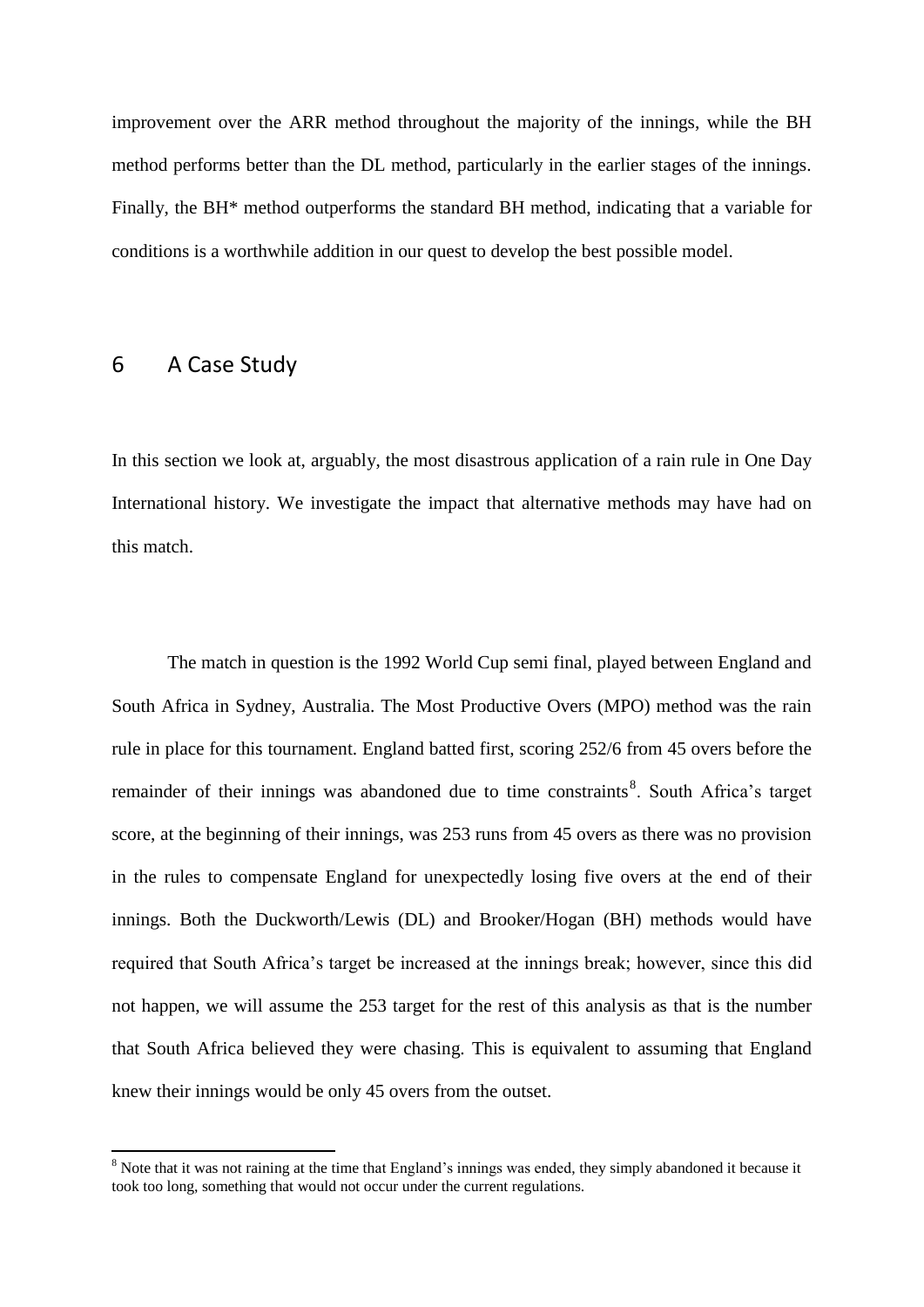South Africa reached 231/6 after 42.5 overs, requiring a further 22 runs from the remaining 13 balls; however, it rained at that moment and two overs were lost. Under the MPO rule, South Africa's target score was reduced by just a single run, meaning they had to chase an impossible 21 runs from one ball.

Had this game been played under the Average Run Rate (ARR) method, South Africa's target would have been set at 240; therefore, they would have needed nine runs from one ball, which is still virtually impossible<sup>9</sup>. Under the Duckworth/Lewis method, the target would have been 235, so a boundary from the last delivery would have won the game for South Africa.

The Brooker/Hogan method (without conditions since we cannot estimate what conditions were like on that day) suggests the following:

- Six wickets down and needing 22 from 13 balls, South Africa's probability of winning was 34.9%.
- With South Africa still six wickets down and with just a single ball remaining, a requirement of two further runs would have given South Africa a probability of winning closest to 34.9%.

This case study is an example of the substantial improvement that the Duckworth/Lewis rule has made to rain-interrupted games, while also outlining the impact of

1

<sup>9</sup> Any score is technically possible with enough wides or no balls but since he is unlikely to risk bowling these deliveries when more than six runs are required we assume required run rates in excess of six runs per over are impossible to chase.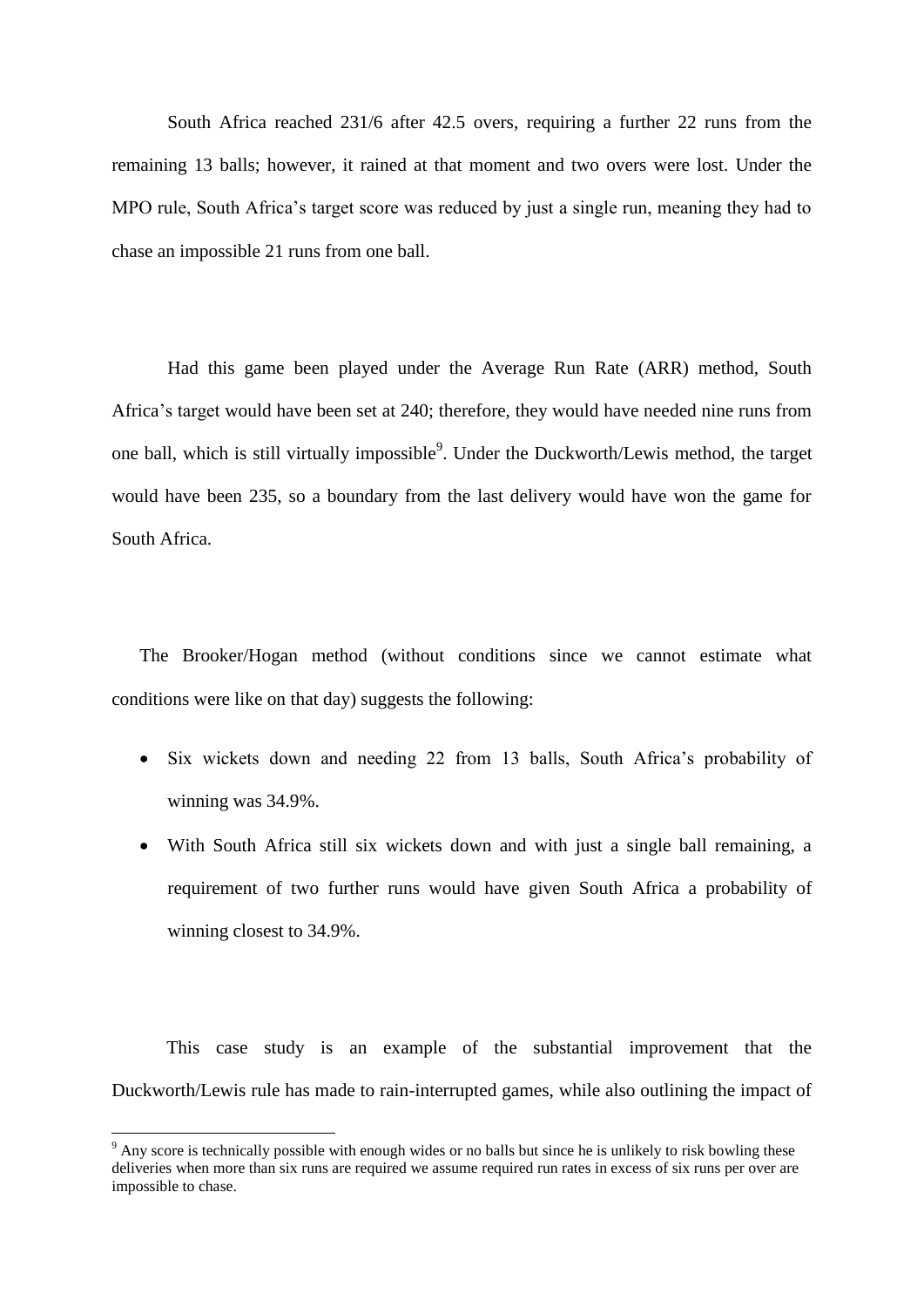a probability-maintaining adjustment mechanism. South Africa had some chance of winning before it rained and therefore we believe it is fair that they should have that same chance of winning if indeed a resumption of play is possible.